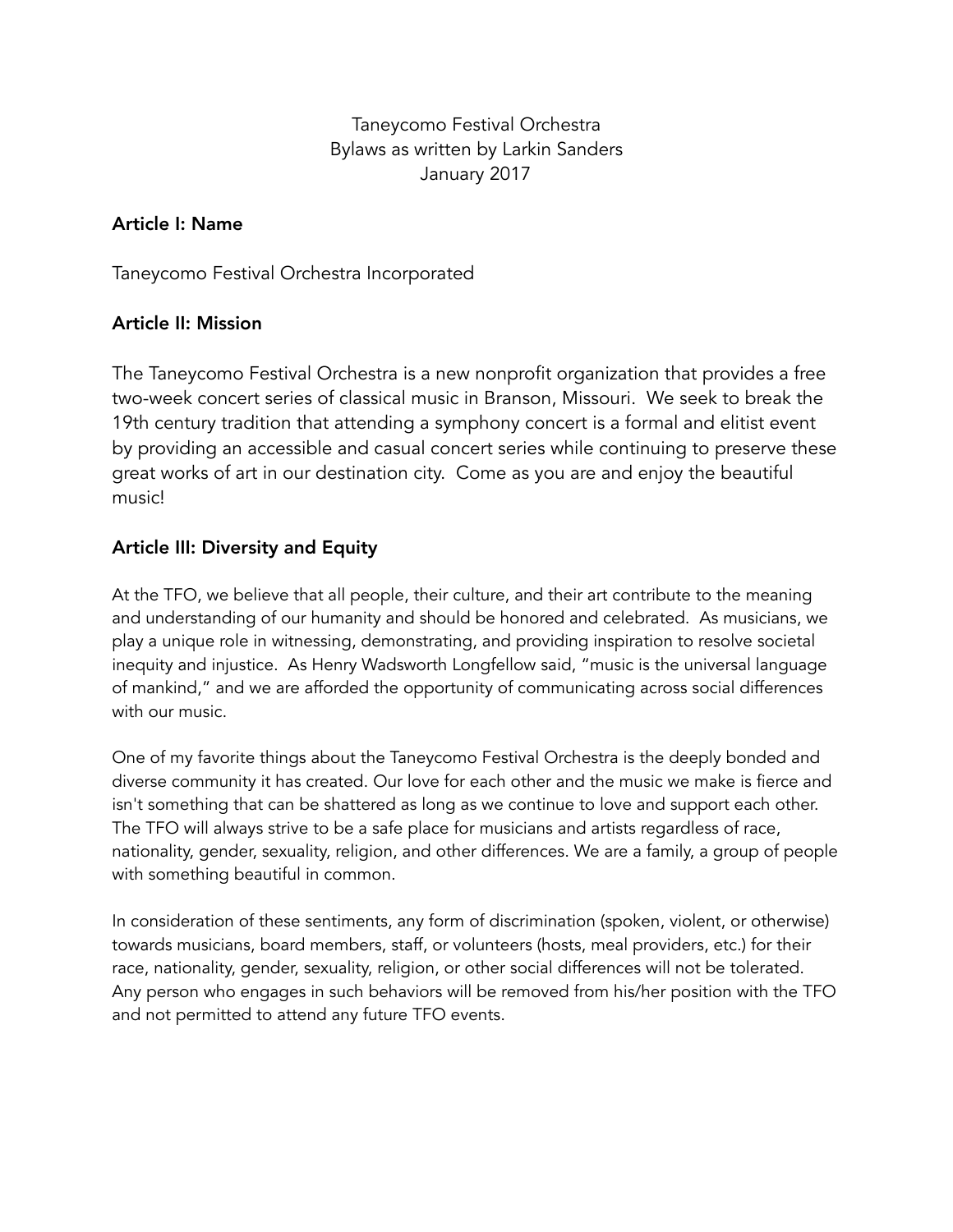## Article IV: Officers

- I. President
	- A. Responsible for delegating duties to other board members
	- B. Supervises other board members' duties to ensure that adequate host families and meals are recruited.
- II. Secretary
	- A. Records board meeting activities by taking minutes.
- III. Treasurer
	- A. Ensures that board members are adequately contributing to the organization by providing housing, meals, or funds.

### Article V: Meetings

- I. Meetings will occur twice per year
	- A. Once in January (on or near January 3) before fundraising and orchestra recruiting begins.
		- 1. Will discuss the following:
			- a) Strategies for fundraising (i.e., grants, sponsorships), recruiting host families and meal hosts, and securing in-kind donations such as food and venue spaces
			- b) Brainstorm for creative approaches to marketing
	- B. Once in July (on or around July 7) following the conclusion of the Festival
		- 1. Will discuss the following:
			- a) Festival reflections
			- b) Strategies for the following year
	- C. Officers should discuss matters as need be throughout the year in order to make meetings more efficient.

# Article VI: Board of Directors

- I. The purpose of the board is to maintain the TFO's sustainability.
	- A. Duties include but are not limited to:
		- 1. Recruiting Host Families
		- 2. Recruiting Meal Providers
		- 3. Collecting In-Kind Donations
	- B. Each board member is required to recruit at least 5 beds/host families and 1 meal for the Festival.
- II. The board members are:
	- A. Bob Abbott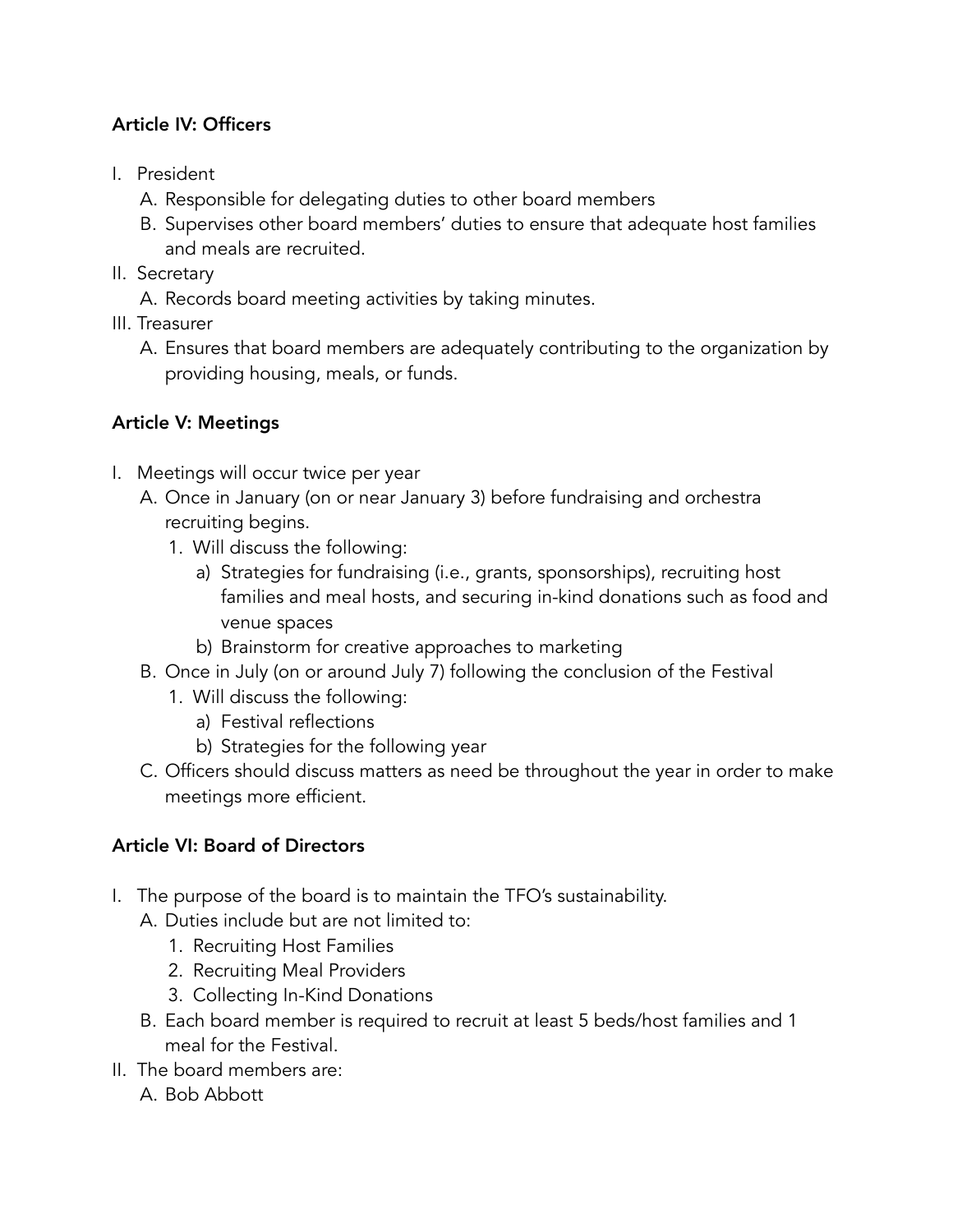- B. Amanda Miles
- C. Pete Marcellus
- D. Joe Peters
- E. Jamie Whitmarsh
- F. Steve James
- G. Nate Bliton
- III. Remote board members are not required to attend board meetings in person but are encouraged to attend digitally (via Skype or Google Hangs). Consequently, their votes are not necessary when electing and appointing new officers.
- IV. Board members are not paid. They serve on a volunteer basis and are required to make substantial contributions to the Festival. These contributions may include but are not limited to:
	- A. \$1,000 donation
	- B. Serve has host family
	- C. Serve as meal provider and/or dinner host
- V. Board members are elected yearly at January meetings.
	- A. Potential board members are required to submit the following to the board President and the Executive-Artistic Director:
		- 1. A letter of intent
		- 2. A resume
	- B. Original board members are appointed by the Executive-Artistic Director.
- VI. Officers are nominated by board members when a vacancy occurs.
	- A. If an officer is satisfied with his/her office and no other member is nominated or wishes to run for the office, then an election is not necessary.

### Article VII: Committees

- I. Committees may form as needed, and each committee must have two or more members unless otherwise noted. Committees can be but are not limited to:
	- A. Community Ambassadors
		- 1. Responsibly for aiding the Development Director accrue in-kind donations and to recruit host families and meal providers.
	- B. Artistic Advising
		- 1. Subcommittee: Composition Competition Adjudicator Panel

### Article VIII: Parliamentary Authority

Meetings will not be conducted using Robert's Rules of Order.